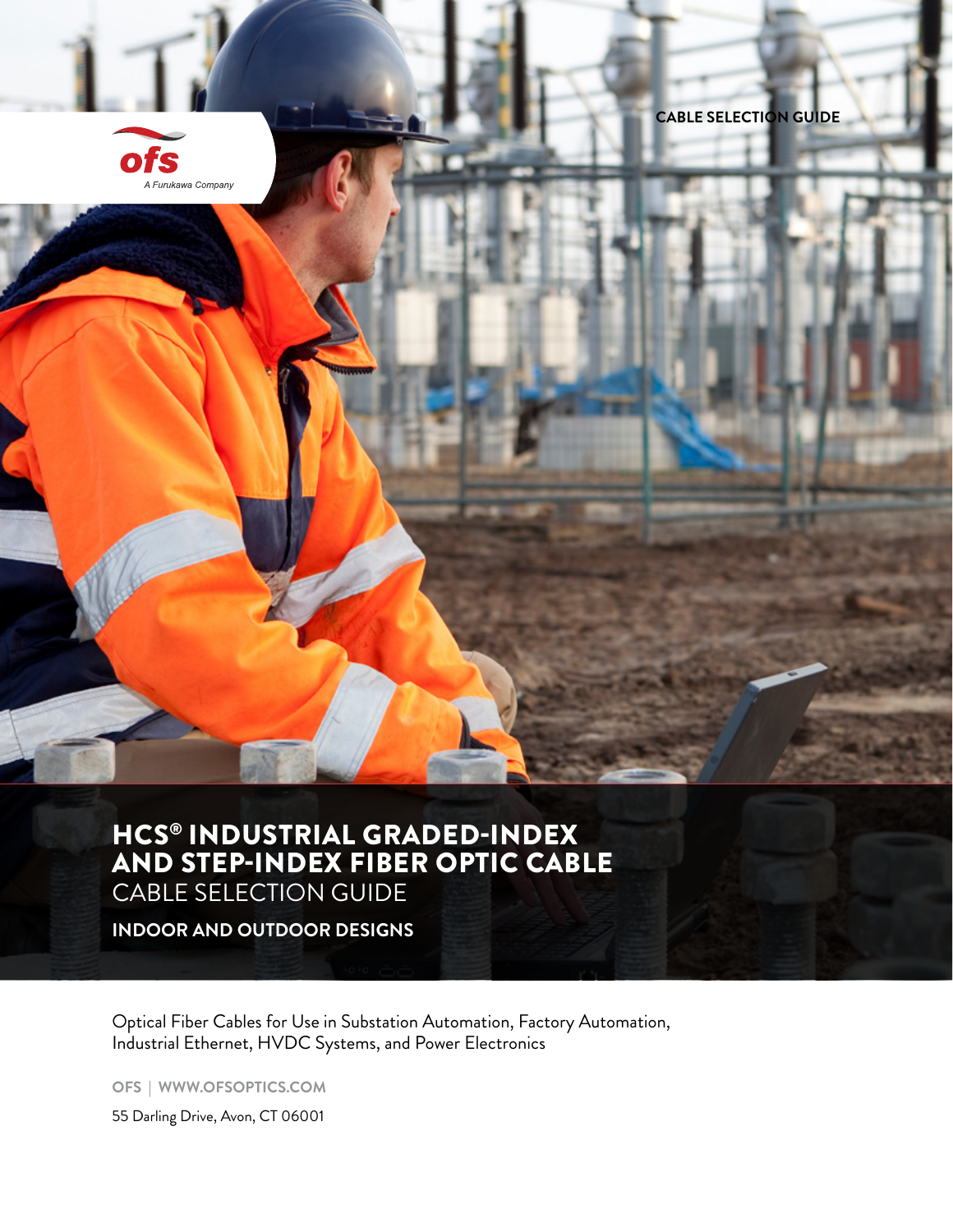## HCS® INDUSTRIAL GRADED-INDEX AND STEP-INDEX FIBER OPTIC CABLE CABLE SELECTION GUIDE



## **Why HCS and GiHCS®?**

## 200 μm Step-Index Hard Clad Silica 62.5 μm OM1 Graded-Index Hard Clad Silica

- Wide operating temperature range
- Resistant to abrasion, vibration, and industrial chemicals
- HCS extends the distance and bandwidth of POF (Plastic Optical Fiber) Systems
- Superior crush, twist, tensile strength, and flex performance
- Ideal for Broadcom Versatile Link, Industrial Ethernet, Fieldbus, and Power over Fiber (PoF)
- Suitable for indoor and outdoor use



| GiHCS® 62.5 Graded Index Cable (F14404 OM1 Fiber)                        |                                             |                                 |                                  |                           |                                                               |         |  |  |
|--------------------------------------------------------------------------|---------------------------------------------|---------------------------------|----------------------------------|---------------------------|---------------------------------------------------------------|---------|--|--|
| Part Number                                                              | Outer<br>Diameter                           | Construction                    | Min.<br>Operating<br>Bend Radius | Max.<br>Operating<br>Load | <b>OFS</b> Field<br>Termination<br>Connector<br>Compatibility | Picture |  |  |
| Indoor Riser Rated (UL-1666 and CSA FT4) Cable                           |                                             |                                 |                                  |                           |                                                               |         |  |  |
| C26135                                                                   | $2.2x$ 4.6 mm                               | LSZH Zipcord                    | $22 \, \text{mm}$                | 5 lbs<br>(22.2 N)         | ST, LC                                                        |         |  |  |
| C26643                                                                   | 2.5x 5.2 mm                                 | LSZH Zipcord                    | $25 \, \text{mm}$                | 85 lbs<br>(378.1 N)       | <b>ST</b>                                                     |         |  |  |
| <b>Indoor-Outdoor Cable</b>                                              |                                             |                                 |                                  |                           |                                                               |         |  |  |
| C26137                                                                   | $8.0 \text{ mm}$<br>$(2.2 \text{ mm subs})$ | LSZH 2-Fiber<br><b>Breakout</b> | 80 mm                            | 230 lbs<br>(1023 N)       | ST, LC                                                        |         |  |  |
| C26139                                                                   | $8.0 \text{ mm}$<br>$(2.2 \text{ mm subs})$ | LSZH 4-Fiber<br><b>Breakout</b> | 80 mm                            | 230 lbs<br>(1023 N)       | ST, LC                                                        |         |  |  |
| C26645                                                                   | $8.0 \text{ mm}$<br>$(2.5 \text{ mm subs})$ | LSZH 2-Fiber<br><b>Breakout</b> | 80 mm                            | 155 lbs<br>(689.5 N)      | <b>ST</b>                                                     |         |  |  |
| C26647                                                                   | $8.0 \text{ mm}$<br>$(2.5 \text{ mm subs})$ | LSZH 4-Fiber<br><b>Breakout</b> | 80 mm                            | 230 lbs<br>(1023 N)       | <b>ST</b>                                                     |         |  |  |
| <b>NOTE:</b> Temperature ranges are -20 to +80 °C with a few exceptions. |                                             |                                 |                                  |                           |                                                               |         |  |  |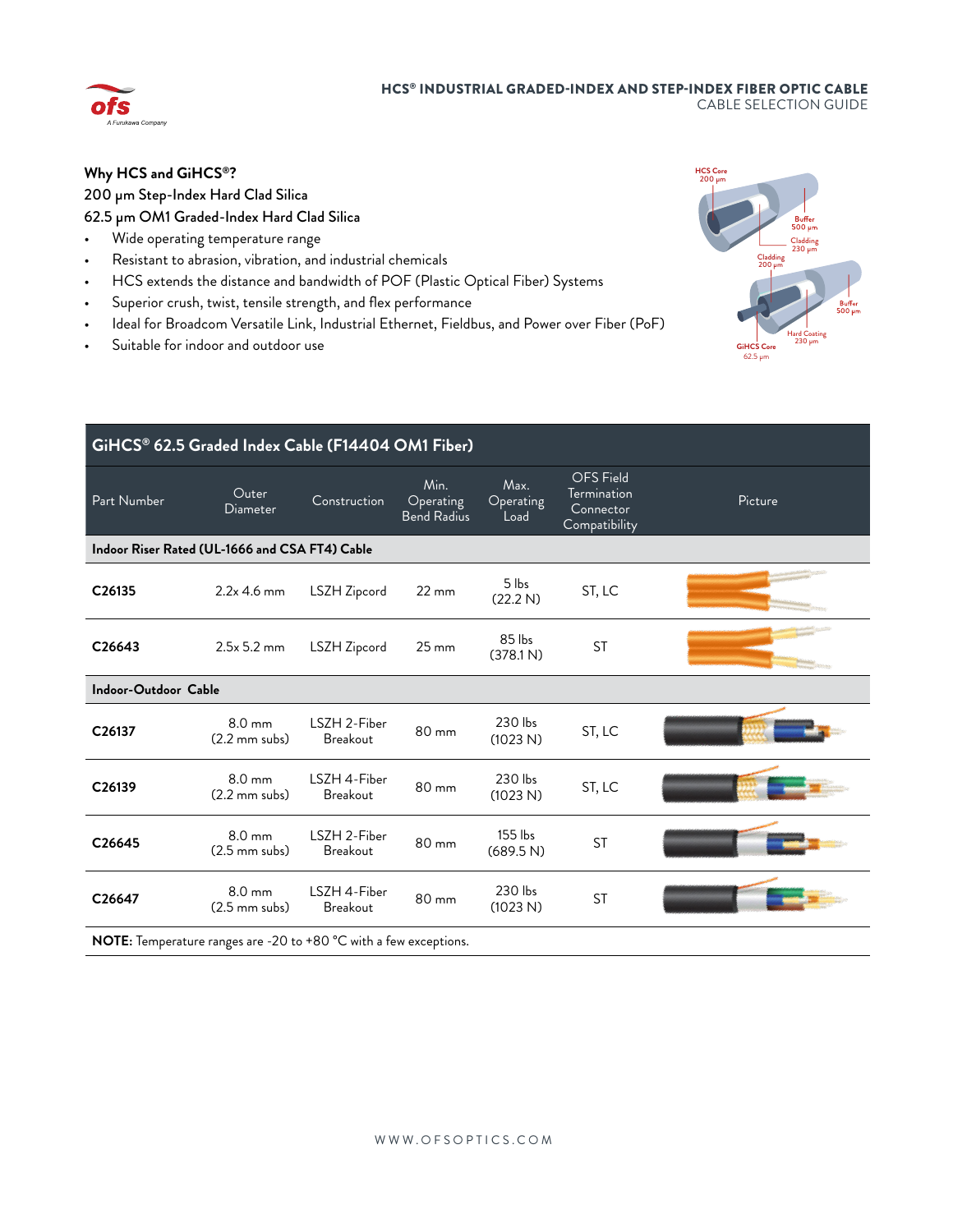

| HCS® 200 µm Step-Index Cable (CF01493-10 Fiber)                   |                                             |                                |                                         |                           |                                                               |         |  |
|-------------------------------------------------------------------|---------------------------------------------|--------------------------------|-----------------------------------------|---------------------------|---------------------------------------------------------------|---------|--|
| Part Number                                                       | Outer<br>Diameter                           | Construction                   | Min.<br>Operating<br><b>Bend Radius</b> | Max.<br>Operating<br>Load | <b>OFS</b> Field<br>Termination<br>Connector<br>Compatibility | Picture |  |
| <b>Indoor Riser Rated Cable</b>                                   |                                             |                                |                                         |                           |                                                               |         |  |
| C21058                                                            | $2.2 \text{ mm}$                            | LSZH Simplex                   | 22 mm                                   | 5 lbs<br>(22.2 N)         | ST, SMA,<br>V-Pin, LC                                         |         |  |
| BC04265-10                                                        | $2.2 \text{ mm}$                            | <b>PVC Simplex</b>             | $22 \, \text{mm}$                       | 5 lbs<br>(22.2 N)         | ST, SMA,<br>V-Pin, LC                                         |         |  |
| AC01281-10                                                        | $2.5 \text{ mm}$                            | <b>PVC Simplex</b>             | $25 \, \text{mm}$                       | 55 lbs<br>(244.7 N)       | ST, SMA                                                       |         |  |
| C21050                                                            | $2.5 \text{ mm}$                            | LSZH Simplex                   | $25 \, \text{mm}$                       | 55 lbs<br>(244.7 N)       | ST, SMA                                                       |         |  |
| C21059                                                            | $2.2 \times 4.6$ mm                         | LSZH Zipcord                   | 22 mm                                   | 5 lbs<br>(22.2 N)         | ST, SMA,<br>V-Pin, LC                                         |         |  |
| <b>BC04307</b>                                                    | $2.2 \times 4.6$ mm                         | PVC Zipcord                    | 22 mm                                   | 5 lbs<br>(22.2 N)         | ST, SMA,<br>V-Pin, LC                                         |         |  |
| AC01282-10                                                        | $2.5 \times 5.2 \text{ mm}$                 | PVC Zipcord                    | $25 \, \text{mm}$                       | 85 lbs<br>(378.1 N)       | ST, SMA                                                       |         |  |
| C21051                                                            | $2.5 \times 5.2 \text{ mm}$                 | LSZH Zipcord                   | $25 \, \text{mm}$                       | 85 lbs<br>(378.1 N)       | ST SMA                                                        |         |  |
| BC04791-10                                                        | $7.5 \text{ mm}$<br>$(2.2 \text{ mm}$ Subs) | PVC 2-Fiber<br>Breakout        | 75 mm                                   | 45 lbs<br>(200.2 N)       | ST, SMA,<br>V-Pin, LC                                         |         |  |
| BC04791-12                                                        | $7.5 \text{ mm}$<br>$(2.2 \text{ mm}$ Subs) | PVC 4-Fiber<br><b>Breakout</b> | 75 mm                                   | 45 lbs<br>(200.2 N)       | ST, SMA,<br>V-Pin, LC                                         |         |  |
| <b>Indoor Plenum Rated Cable</b>                                  |                                             |                                |                                         |                           |                                                               |         |  |
| BC03597-10-BL                                                     | $2.2 \text{ mm}$                            | <b>PVC</b> Simplex             | 22 mm                                   | 5 lbs<br>(22.2 N)         | ST, SMA,<br>V-Pin, LC                                         |         |  |
| <b>BC04340</b>                                                    | $2.2 \times 4.6$ mm                         | PVC Zipcord                    | 22 mm                                   | 5 lbs<br>(22.2 N)         | ST, SMA,<br>V-Pin, LC                                         |         |  |
| NOTE: Temperature ranges are -20 to +80 °C with a few exceptions. |                                             |                                |                                         |                           |                                                               |         |  |